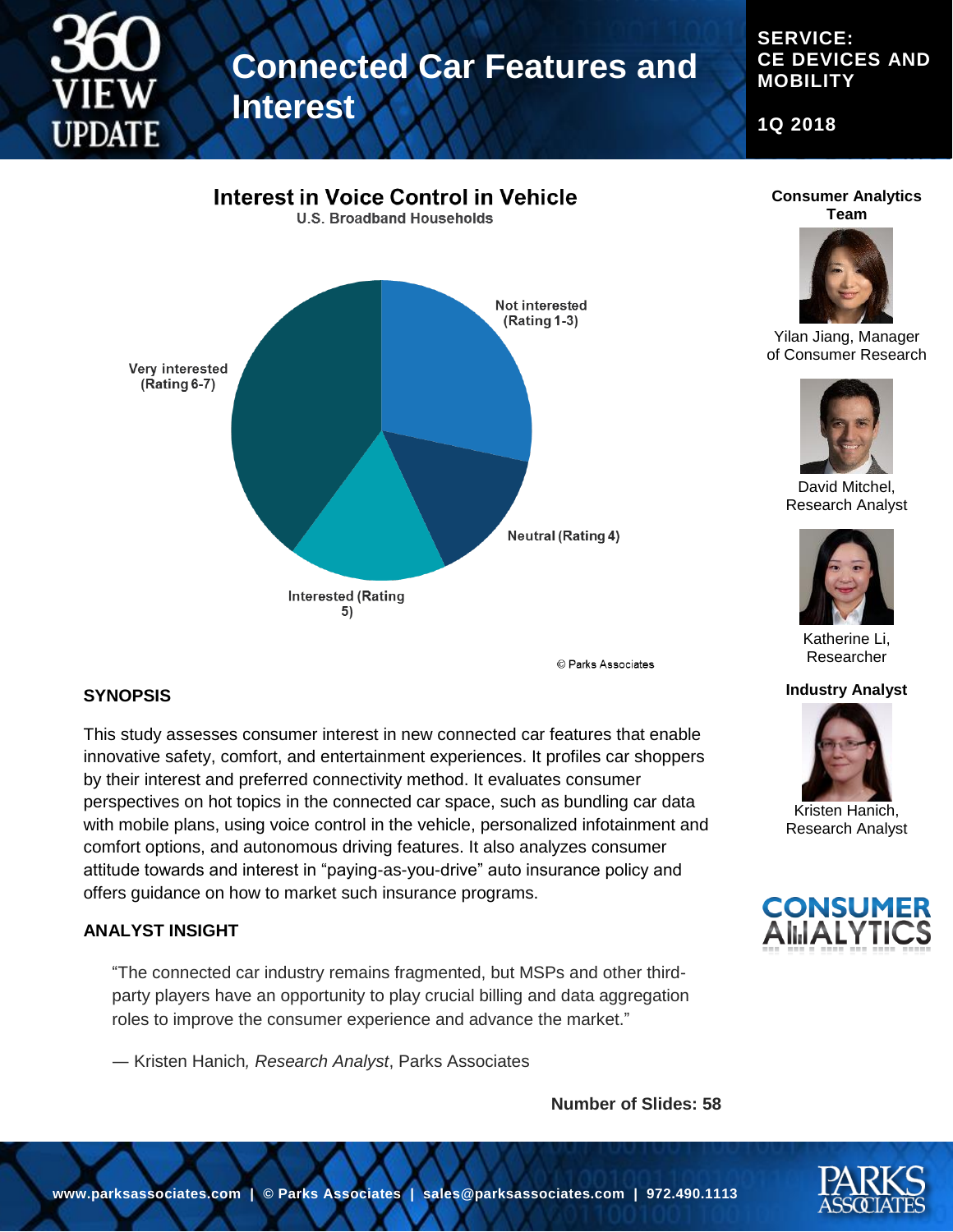

# **Connected Car Features and**

**Interest**

### **SERVICE: CE DEVICES AND MOBILITY**

**1Q 2018**

# **CONTENTS**

#### **Industry Insight**

• Key Findings and Market Impact

### **Connected Car Context**

- Age of Most Commonly Used Vehicle (Q2/17)
- Smartphone OS by Car Age (Q2/17)
- Age of Most Commonly Used Vehicle by Generation (Q2/17)
- New Car Purchase Intention (Q2/17)
- New Car Purchase Intention by Generation (Q2/17)

### **Connected Car Data Services**

- Devices Sharing Mobile Data (Q2/17)
- Shared Car Data by Car Age (Q2/17)
- Preference for Car Data Plans (Q2/17)
- Preference for Bundling Vehicle Data with Mobile Data by MSP (Q2/17)
- Preference for Car Data Plans by Intended Car Purchase Price (Q2/17)
- Preference for Car Data Plans by Age (Q2/17)
- Preference for Car Data Plans by Technology Adoption Segment (Q2/17)

### **Interest in Connected Car Features**

- Penetration of Advanced Car Features Among New Vehicle Owners (Q2/17)
- Interest in Advanced Car Features (Q2/17)
- Interest in Connected Car Safety Features (Q2/17)
- High Interest in Advanced Safety Features by Age (Q2/17)
- High Interest in Advanced Safety Features by Household Income (Q2/17)
- Interest in Driver-Assistance Features (Q2/17)
- High Interest in Driver-Assistance Features by Age (Q2/17)
- Interest in Advanced Comfort and Entertainment Features (Q2/17)
- High Interest in Advanced Comfort Features by Age (Q2/17)
- Interest in Backseat Video by Children at Home (Q2/17)
- High Interest in Advanced Car Feature Types by Household Income (Q2/17)
- High Interest in Advanced Car Feature Types by Age (Q2/17)
- High Interest in Safety & Driver Assistance Features by Perception of Driving Behavior (Q2/17)

### **Interest in Voice Control**

- Penetration of Voice Control by Car Age (Q2/17)
- Interest in Vehicle Voice Control by New Car Purchase Intention (Q2/17)
- High Interest in Vehicle Voice Control Among Users of Voice Control on Other Devices (Q2/17)
- Information Accessed Using Voice Control on Smartphones (Q2/17)
- Voice Control Actions Performed on Smartphones (Q2/17)

### **Usage-Based Insurance**

- Perception of Driving Behavior (Q2/17)
- Current Use of and Interest in Usage-Based Insurance (Q2/17)
- Interest in Usage-Based Insurance by Perception of Driving Behavior (Q2/17)
- Interest in Usage-Based Insurance by Car Purchase Intention (Q2/17)

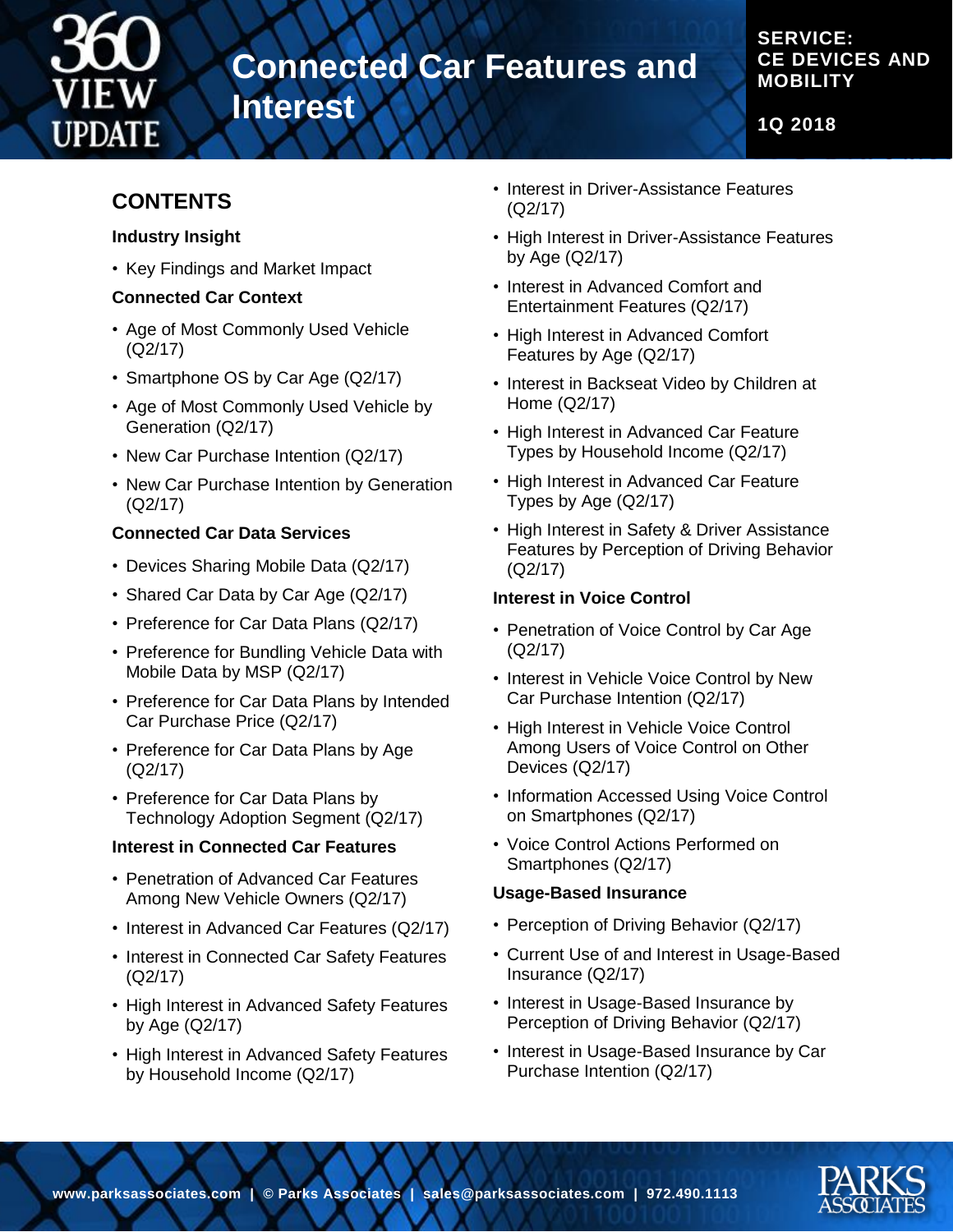

**SERVICE: CE DEVICES AND MOBILITY**

**1Q 2018**

- Interest in Usage-Based Insurance by Most Influential Demographics (Q2/17)
- Reason for Lack of Interest in Usage Based Insurance (Q2/17)
- Reason for Lack of Interest in Usage-Based Insurance by Perception of Driving Behavior (Q2/17)
- Data Collection Preference for Usage-Based Insurance (Q2/17)
- Data Collection Preference for Usage Based Insurance by Demographics (Q2/17)
- Data Collection Preference for Usage-Based Insurance by Car Purchase Intention (Q2/17)

#### **Appendix**